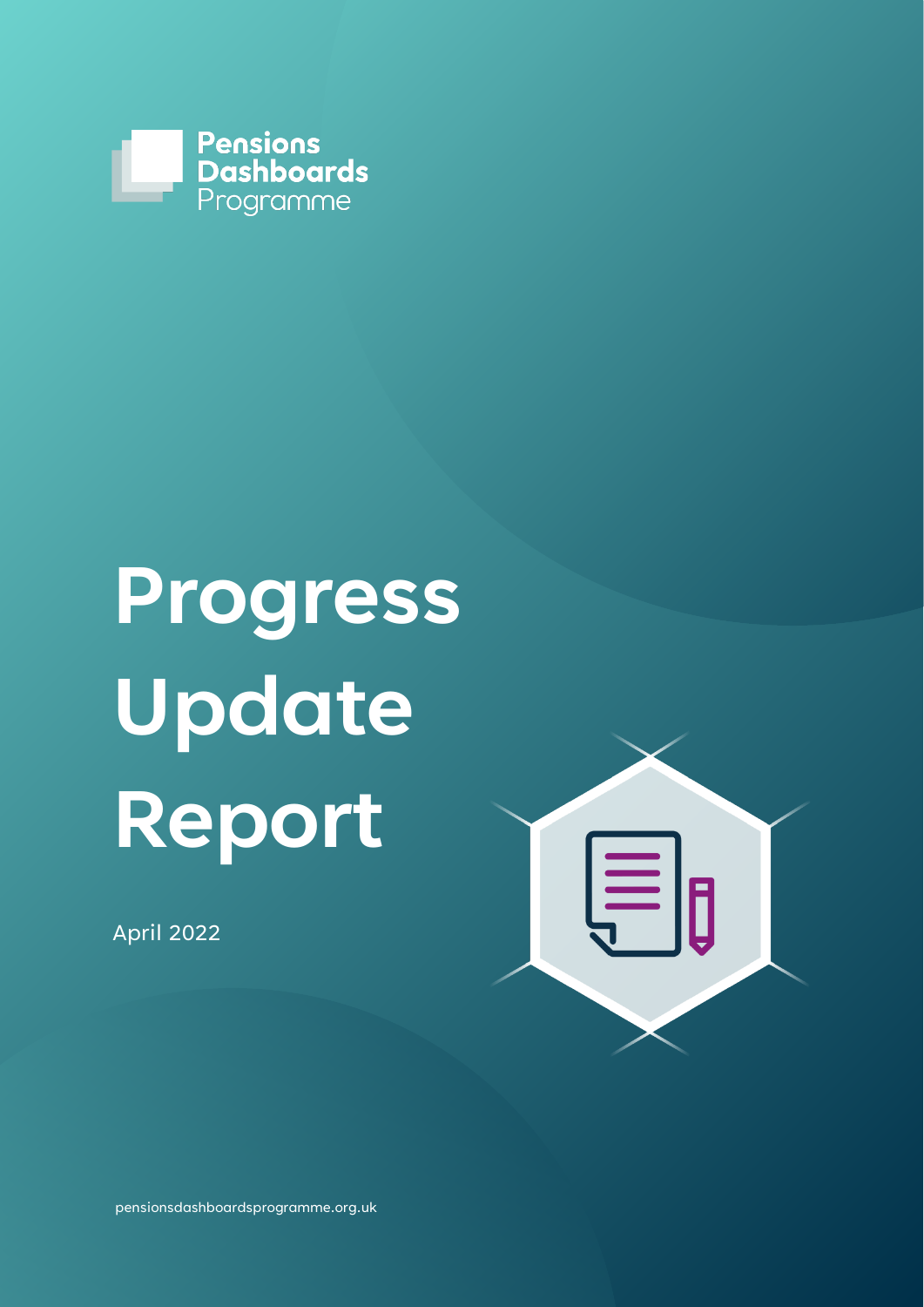### **Contents**

- <span id="page-1-0"></span>**1. [Introduction](#page-1-0)**
- **2. [Pensions Dashboards Programme activity Oct 2021 to Apr 2022](#page-2-0)**
- **3. [Focus areas to October 2022](#page-5-0)**
- **4. [Partner organisation activity](#page-7-0)**

# Introduction

Pensions dashboards will help individuals view their pensions information online, securely and all in one place, thereby supporting better planning for retirement and growing financial wellbeing.

The Money and Pensions Service (MaPS) set up the Pensions Dashboards Programme (PDP) in 2019 to be responsible for designing and creating the pensions dashboards ecosystem, which contains the digital architecture that will make pensions dashboards work.

PDP is also responsible for developing the governance framework to support and enable the implementation and operation of pensions dashboards.

MaPS is developing a pensions dashboard, and we anticipate that other organisations will build additional dashboards.

This is our fifth progress update report and provides a summary of what we have achieved since October 2021, when we published our last report.

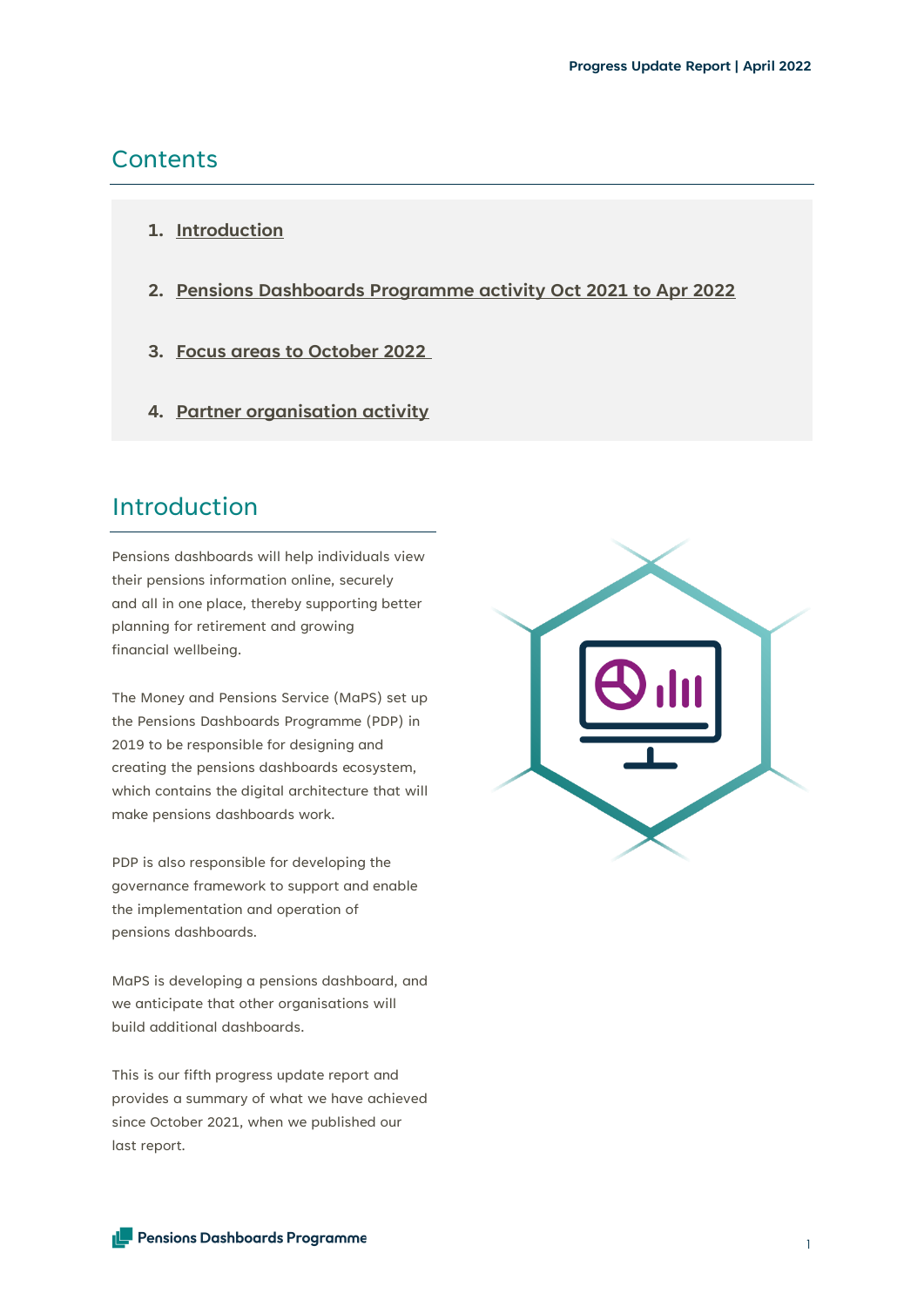# <span id="page-2-0"></span>Pensions Dashboards Programme activity Oct 2021 to Apr 2022

The Pensions Dashboards Programme's develop and test phase started in September and runs to the end of summer 2022. It incorporates the discovery phase with Capgemini and Origo and initial (alpha) testing.

The programme continues to move forward at pace, with work ongoing on the build of the central digital architecture, development of legislative and technical standards and research and testing to feed into the design and development of the service.

Key milestones over the previous six months include:

- completion of discovery work with Capgemini and Origo
- commencement of the alpha phase, which includes the digital architecture build and initial testing
- selection of three potential commercial dashboard providers to support with the alpha testing phase of the programme
- procurement and integration of an interim identification service
- support of the DWP consultation on pensions dashboards Regulations, including publication of draft standards and running industry webinars
- publication of the qualitative research report into pensions dashboards
- ongoing user testing to feed into design standards and guidance

#### **Discovery Sept – Dec 2021**

During the discovery phase of the relationship with our central digital architecture supplier, Capgemini and their subcontractor, Origo, we consolidated our delivery plans and approach in preparation for the build and testing of the central digital elements that will make pensions dashboards work. Capgemini will provide the pensions finder service, the consent and authorisation service and the governance register. The fourth central digital element, the identity service, will be provided separately (see below).

This involved bringing the teams together to develop the level of detail in our plans and confirm our approach.

#### **Procurement and integration of an interim identity service – Autumn 2021/Spring 2022**

In January 2022, PDP concluded the procurement of an interim identity service, which verifies that users really are who they say they are. Verification protects consumers and ensures that the service is secure, as it means pensions data is only shared with individuals that have passed the checks on their identity. We have awarded a two-year contract to [Digidentity](https://www.pensionsdashboardsprogramme.org.uk/2022/02/07/pdp-appoints-digidentity-identity-service-supplier/) to run during our test phases. Once it is available, PDP intends to deliver a longer term identity service under the forthcoming government-backed [UK digital identity and](https://nam10.safelinks.protection.outlook.com/?url=https%3A%2F%2Fmcas-proxyweb.mcas.ms%2Fcertificate-checker%3Flogin%3Dfalse%26originalUrl%3Dhttps%253A%252F%252Fwww.pensionsdashboardsprogramme.org.uk.mcas.ms%252Fidentity-service%252Fuk-digital-trust-framework%252F%253FMcasTsid%253D15600%26McasCSRF%3Dfe2ced97f8f6b5d7744341508a66a1aa97624adc061fc1d4681b86e584624d6a&data=04%7C01%7Cmdekock%40digidentity.com%7C96995c336a61418ba14408d9dbf2407d%7Cc45b48f313bb448b9356ba7b863c2189%7C1%7C0%7C637782655797306935%7CUnknown%7CTWFpbGZsb3d8eyJWIjoiMC4wLjAwMDAiLCJQIjoiV2luMzIiLCJBTiI6Ik1haWwiLCJXVCI6Mn0%3D%7C2000&sdata=X2cXQZw58eMeaIFLf7DsrajXdrryeangUcmrr2%2F40vA%3D&reserved=0)  [attribute trust framework.](https://nam10.safelinks.protection.outlook.com/?url=https%3A%2F%2Fmcas-proxyweb.mcas.ms%2Fcertificate-checker%3Flogin%3Dfalse%26originalUrl%3Dhttps%253A%252F%252Fwww.pensionsdashboardsprogramme.org.uk.mcas.ms%252Fidentity-service%252Fuk-digital-trust-framework%252F%253FMcasTsid%253D15600%26McasCSRF%3Dfe2ced97f8f6b5d7744341508a66a1aa97624adc061fc1d4681b86e584624d6a&data=04%7C01%7Cmdekock%40digidentity.com%7C96995c336a61418ba14408d9dbf2407d%7Cc45b48f313bb448b9356ba7b863c2189%7C1%7C0%7C637782655797306935%7CUnknown%7CTWFpbGZsb3d8eyJWIjoiMC4wLjAwMDAiLCJQIjoiV2luMzIiLCJBTiI6Ik1haWwiLCJXVCI6Mn0%3D%7C2000&sdata=X2cXQZw58eMeaIFLf7DsrajXdrryeangUcmrr2%2F40vA%3D&reserved=0)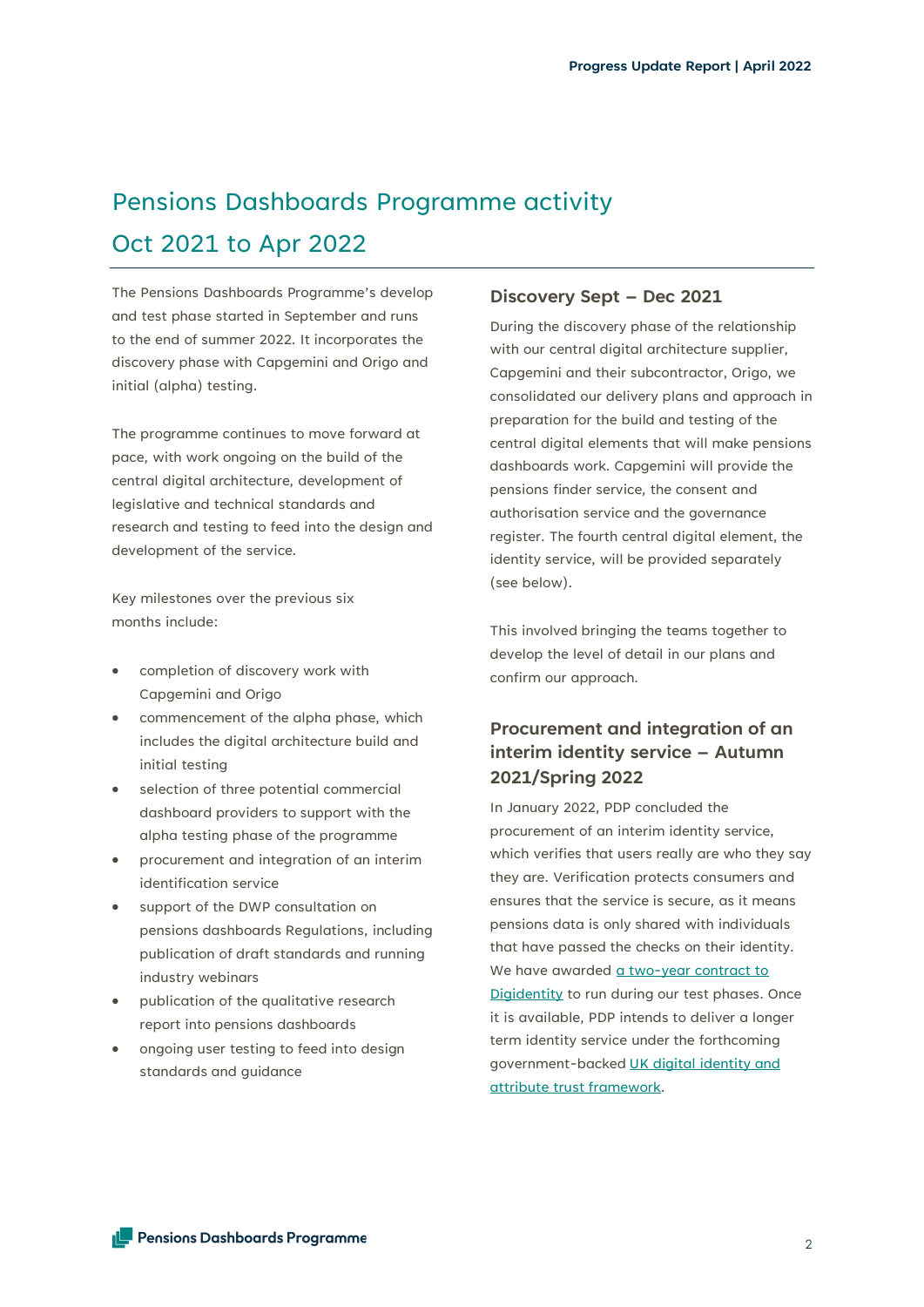We have now successfully integrated the identity service with the rest of the central digital architecture, and are carrying out further work to validate that it functions as planned within the wider architecture.

#### **Selection of potential dashboard providers to participate in system testing – Autumn 2021**

The Money and Pensions Service (MaPS) is providing a pensions dashboard but we expect other organisations to also provide dashboards. To effectively test our onboarding processes and the functionality of the digital architecture with both commercial and non-commercial dashboards, PDP invited interested parties to apply to take part in the testing and development of pensions dashboards.

Following a thorough process, in December 2021, [PDP selected Aviva, Bud and Moneyhub](https://www.pensionsdashboardsprogramme.org.uk/2021/12/15/pdp-announces-pensions-dashboards-providers-support-development/) as representatives of the different types of organisation we are likely to see in the future dashboard market. Together with the MaPS dashboard, these three organisations will help refine the onboarding process, as well as taking part in the end-to-end testing of the system to improve its functionality.

Provision of dashboards will be a regulated activity, overseen by the Financial Conduct Authority. The full regulatory framework for dashboard providers is still being finalised, and so these initial volunteers will still need to secure the necessary approvals in due course.

We have an updated dashboard providers [information hub](https://www.pensionsdashboardsprogramme.org.uk/dashboard-providers/) on our website for any organisations that are interested in providing a pensions dashboard.

#### **Initial testing phase to Summer 2022**

The programme moved into the initial (alpha) build and test phase from December 2021. PDP is working with Capgemini, Origo and Digidentity to build the digital architecture and test its functionality. Initially this involved detailed system and process planning.

Within the last month, we have started to carry out system testing, with the support of some of the volunteer data and dashboard providers. This practical testing will identify any areas for refinement, before we work with live data and a bigger population of providers in subsequent testing phases, later this year.

#### **Industry readiness - Oct 2021 to Apr 2022**

PDP is carrying out an ongoing programme of industry engagement, including speaking events, individual meetings and updates with major pension providers and schemes, to support industry preparation for dashboards. Our usability working group, data working group and ecosystem technical working group all ensure we consult with industry representatives as we develop pensions dashboards. We are also continuing to work closely with the regulators, trade bodies and consumer organisations to update them on our progress and how to support their members to prepare.

#### **Department for Work and Pensions (DWP) consultation on draft Regulations for pensions dashboards**

DWP issued its consultation on 31 January and it ran for six weeks, until 13 March. Prior to its publication, PDP worked closely with the DWP team to support the preparation work, feeding in the information from our call for input on staging, plus the results of our user testing, as well as the MaPS and PDP research projects.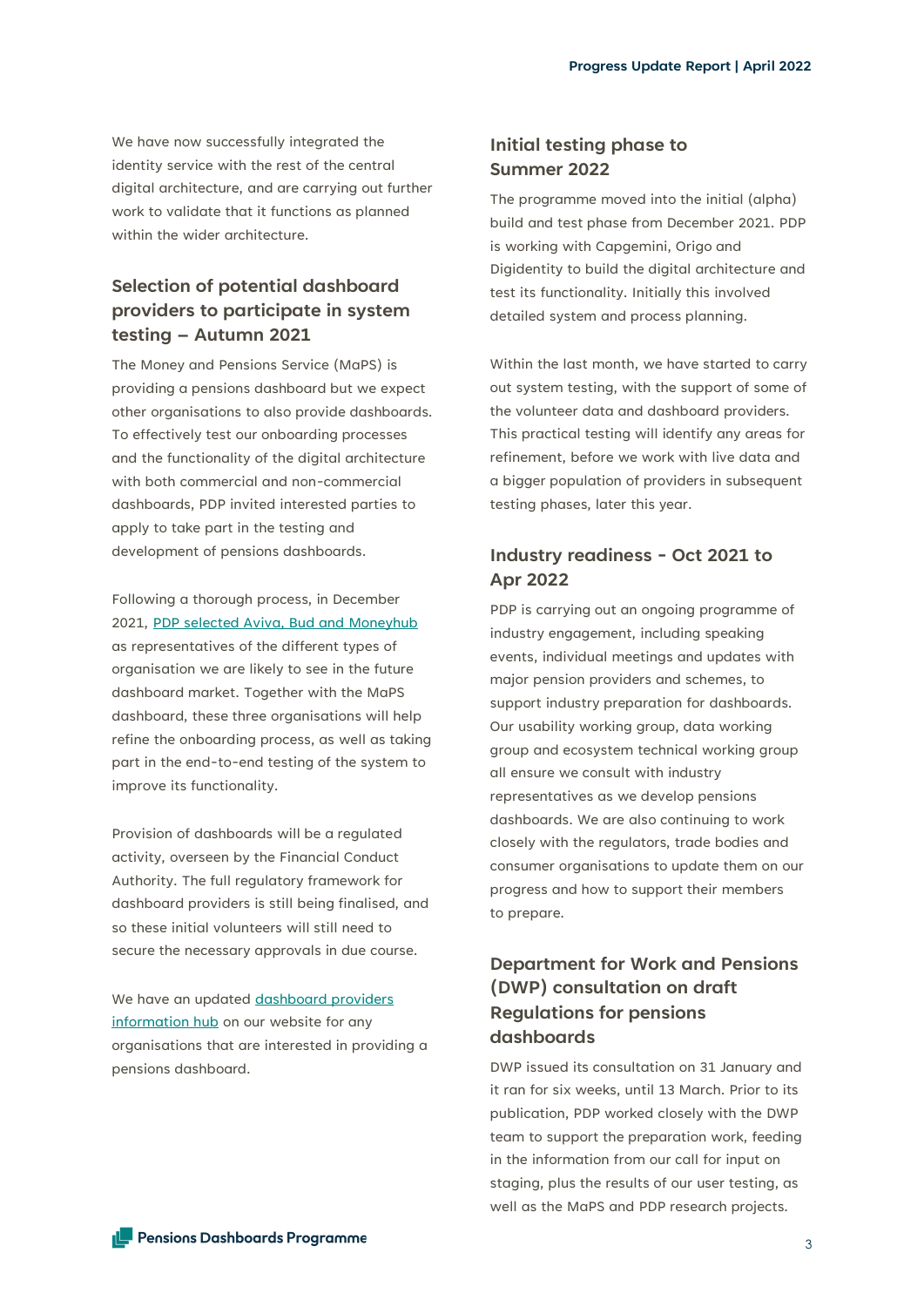The FCA also ran a corresponding consultation on the rules for occupational pensions, in parallel with the DWP consultation.

#### **Development of the data, technical and reporting standards**

To assist respondents to the DWP consultation, PDP publishe[d draft versions of the data,](https://www.pensionsdashboardsprogramme.org.uk/info-consultation-standards/)  [technical, reporting and design standards](https://www.pensionsdashboardsprogramme.org.uk/info-consultation-standards/) relating to pensions dashboards. We also published a draf[t code of connection,](https://www.pensionsdashboardsprogramme.org.uk/2022/01/31/code-of-connection/) which combines the required security, service and operational standards that data and dashboard providers must adhere to. These are early iterations of the standards, which continue to develop during our test phases.

Our working groups (usability working group, ecosystem technical working group, data working group and integration technical working group) continue to meet regularly to assist in the further development of the standards. We will consult on these standards over the summer and expect to publish final versions later this year, following the laying of the regulations. We would encourage data providers to start working now on getting their data ready for dashboards, and considering how they will connect to the ecosystem.

#### **Qualitative research into pensions dashboards – Autumn/Winter 2021**

In January we published the [qualitative](https://www.pensionsdashboardsprogramme.org.uk/2022/01/25/qualitative-research-dashboard-users/)  [research report, created for us by Ipsos MORI,](https://www.pensionsdashboardsprogramme.org.uk/2022/01/25/qualitative-research-dashboard-users/) into the motivations, attitudes and behaviours of users around engaging with pensions via dashboards.

The research found that respondents reacted almost uniformly positively to the concept of pensions dashboards, with those at a mid to late stage in their career and those with multiple pensions pots being most interested. It also identified that a find and view service, containing both accrued and projected value information had the widest level of appeal with potential end users.

#### **User testing to support development of design standards and guidance - Oct 2021 to Apr 2022**

Over the past six months, PDP has undertaken a full programme of user testing, the results of which feed into the development of design standards for dashboards. Our user testing work aims to ensure that we're designing a pensions dashboards service that will most fully answer consumer needs and expectations of dashboards. It allows us to test key design and display questions, such as estimated retirement income (ERI) for example, in addition to the potential presentation of information on dashboards.

We have worked with a prototype, to test the presentation of information at each stage of the user journey. The prototype iterates as a result of each round of testing, to refine the presentation of information and ensure that we fully answer user needs.

We have continued to work with the usability working group and external stakeholders on the development of the design standards. We published a design standards scope in January 2022, as part of the suite of content designed to support respondents to the DWP consultation. The user testing work is ongoing.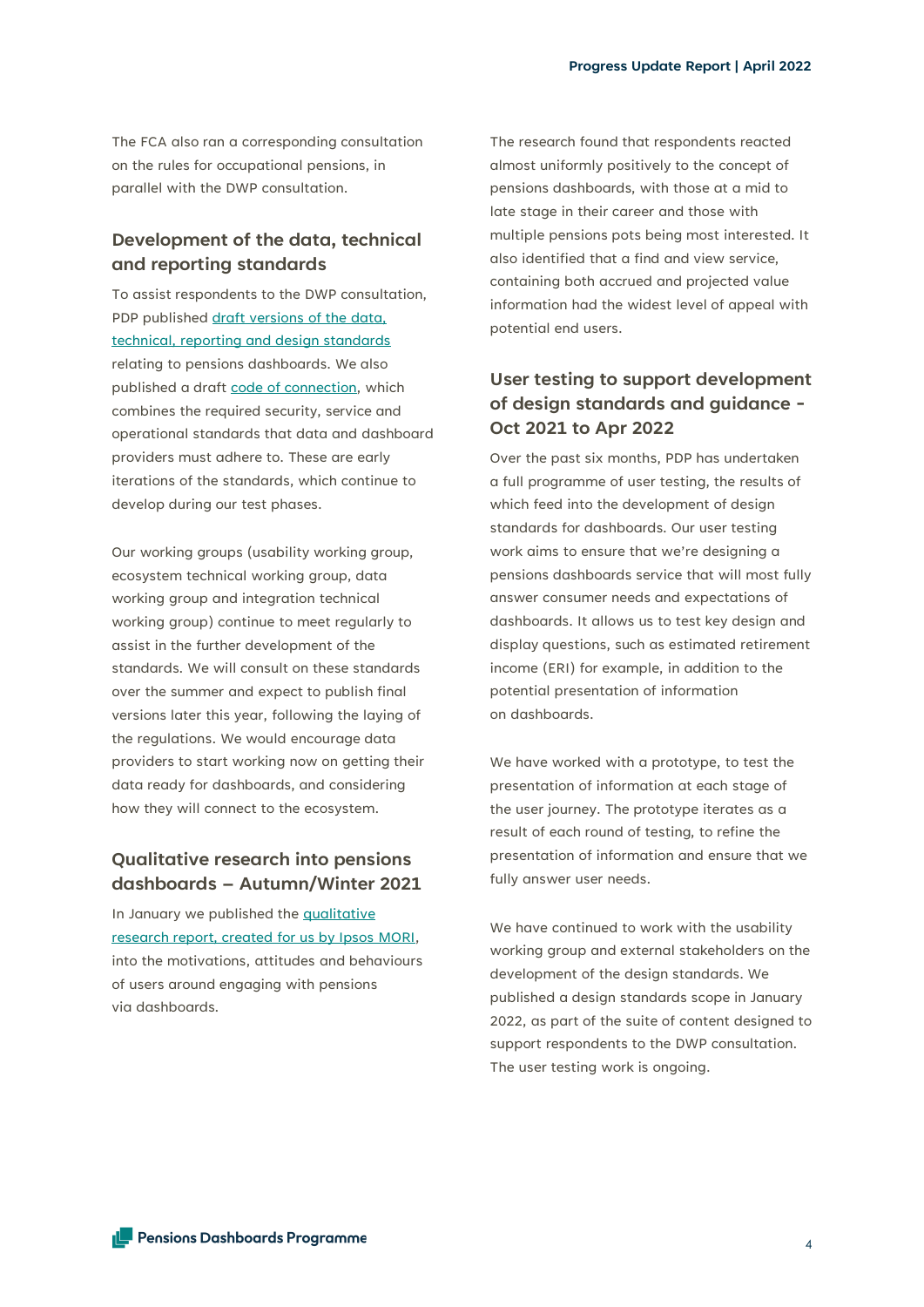## <span id="page-5-0"></span>Focus areas to October 2022

#### **Central digital architecture integration and testing**

The programme will continue to work with its suppliers on testing and integrating the different elements of the central technical architecture throughout the summer. Following the connection of the first dashboard and data provider, we will carry out testing to ensure that data can flow securely, throughout the system.

We will initially use synthetic data to carry out end-to-end testing, including security and penetration testing. Once the system is sufficiently robust, we will start to test using live pensions data, which represents individual's real pensions savings.

We will connect the remaining (alpha) data and dashboard providers to the ecosystem as part of scaling up the testing. A second volunteer tranche of providers and schemes will connect early to the ecosystem, as work on refining the onboarding systems and processes continues in Autumn 2022.

As we learn more from the technical development of the digital architecture, we'll communicate our progress to industry, to ensure we're continuing to provide effective support to organisations preparing to connect to dashboards.

#### **Standards development and consultation**

DWP plans to publish its response to the consultation on the Regulations for pensions dashboards in the summer, following which, it will lay the Regulations as soon as parliamentary time allows. This will provide the Money and Pensions Service with the authority to set the standards for pensions dashboards.

PDP will continue its work on the data, technical, reporting and design standards relating to pensions dashboards, as well as the code of connection. We will carry out a consultation on these standards during the summer of 2022.

#### **Industry readiness**

We are working to refine the onboarding process during our test phases, testing connectivity and compatibility of the digital architecture with the pension providers and schemes that have elected to onboard early. This work will help us ensure we have a robust process in place, once we reach the point of compulsory staging from April 2023.

The DWP consultation included indicative staging dates, plus further information on the duties that the Regulations will lay on pensions schemes. Together with the January 2022 publications on standards, this provides industry with a further depth of information relating to pensions dashboards.

We continue to regularly update our data [providers information hub,](https://www.pensionsdashboardsprogramme.org.uk/data-providers/) which draws together the information that pensions providers, schemes and ISPs need in order to prepare to connect to pensions dashboards.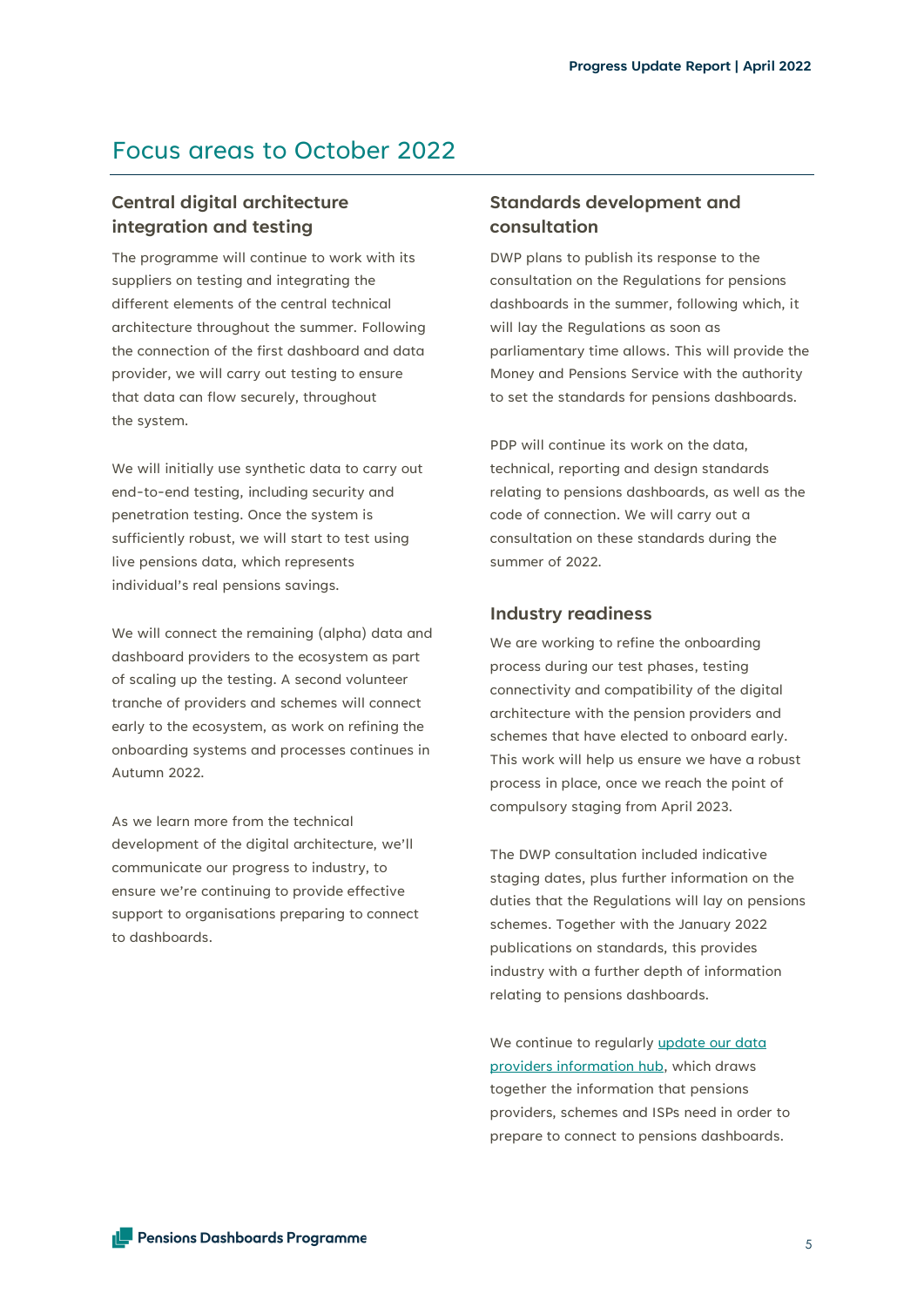#### **MaPS dashboard development**

PDP continues to work closely with the MaPS team building the front-end dashboard, which provided the following update:

The MaPS pension dashboard will allow people to see their pensions all in one place on the MoneyHelper website. It will be a gateway into other guidance services that will help people plan for their retirement and support them in making decisions.

Over the past year, we have been working on the design of the customer journeys through a design, test and iterate approach. This has allowed us to test peoples understanding and develop journeys based on their feedback.

In addition to the customer journeys we have been building the underlying capabilities that will allow customers to log in to MoneyHelper and will support the connection of the dashboard to the ecosystem being developed by the Pension Dashboard Programme. We are delighted to report that in March 2022 we completed the MaPS alpha dashboard build.   

We are now focussed on integration with the pensions dashboards ecosystem and testing journeys end to end. We will continue user testing throughout the year as we test, learn and iterate the design of the dashboard and learn more about the guidance and onward journeys that people need to support them in their retirement planning.